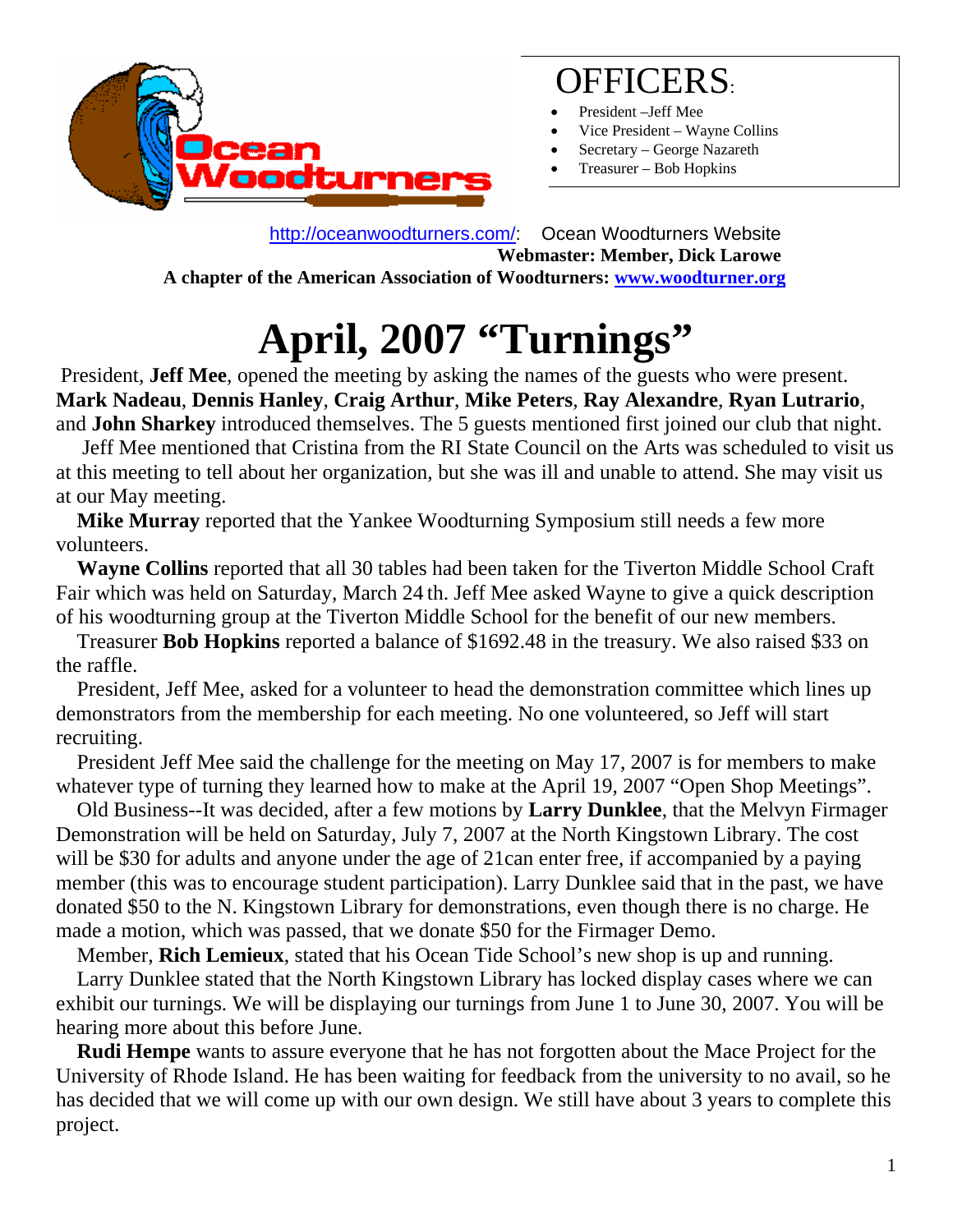### **Demonstration**

Member, **Mickey Goodman**, demonstrated how he can transform an ordinary turning into something spectacular by putting a row of piercing around the upper edge. He used a transformer into which he plugged in a Dremel Tool and a small saw. The Dremel tool was used to make the initial holes, and the small saw was used to cut the drawn random pattern. After cutting the pattern he uses a fine round file to clean up the piercings and then finally sands the area lightly to clean all fuzzy edges. I am sure that many of us will try this in the future.



**Mickey Goodman piercing his bowl** 

**Show and Tell**



L to R. Jeff Mee: an Oak bowl in back (on left side) Rich Lemieux: a Spalted Maple lidded Bowl; an arm ring and a wood mushroom from school Mark Nadeau: a pen Anthony Scuncio: five assorted Pepper mills. George Nazareth: a segmented Bowl Bob O'Connor: five assorted turnings (on the right side)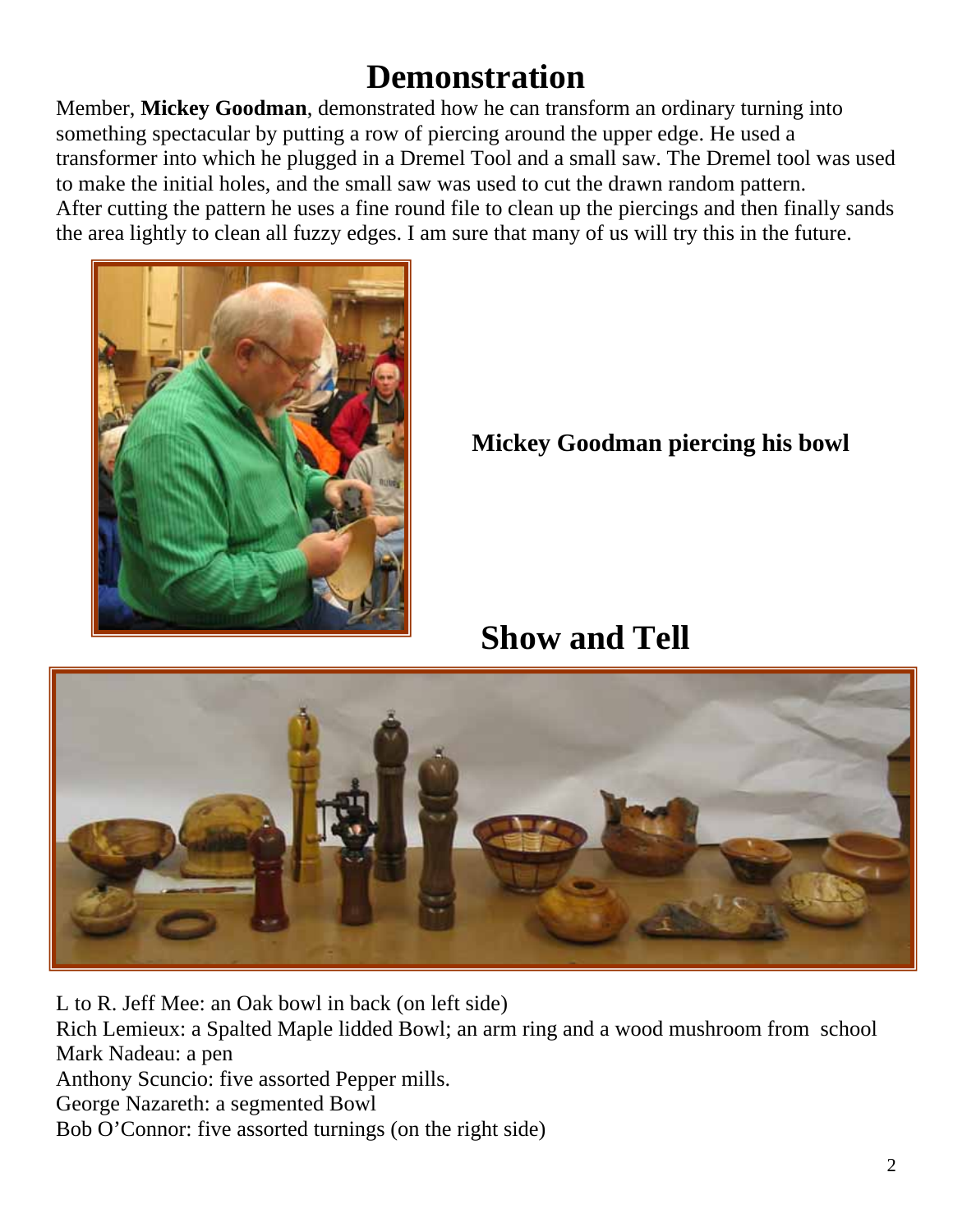### **Tiverton Middle School Craft Fair**

8 Ocean Woodturners attended the Craft Fair at the Tiverton Middle School. They were: Wayne Collins, Bob O'Connor, Rick Sousa, Anthony Scuncio, Larry Dunklee, Greg Marshall, Tom Marshall, and Kevin Kempf. Thanks to Kevin, we have the photo below.

 Wayne Collins' woodturning program depends on outside sources for funding. The final figures were not in yet, but it is hoped that they would make \$1000 on this event. Wayne may have a similar Craft Fair in November.



**Anthony Scuncio, Bob O'Connor, and Greg Marshall at the Craft Fair**

#### **President's Corner**

Spring is here! The Crocus' and Daffodils are popping up everywhere.

For most woodturners that means they will begin spending less time in their shop and more time outdoors and I am no exception. The garden awaits along with the lawn, the beach, the mountains, the kayak and the BBQ.

This summer there will be a few exceptions. We have the Yankee Symposium scheduled for June 1-3 and it will be right here in our "side yard", Connecticut. On June 29-July 1 there is the 2007 Symposium of the AAW in Portland, Oregon. And we are hosting Melvin Fermager right here in North Kingstown, for a demo on July 7.

All of these events offer the opportunity for each of us to learn something new about the hobby (or trade) that we love or share. Additionally, our April meeting, which is an Open Shop event, will allow us to view inside some of our members shops, to see some of their skills, tricks and secrets. It is also their way of showing us that most of what they do should not be as intimidating as some of us might think. You will find in this newsletter the list of members who are opening up their shop for this event. I know we discussed this at our last meeting, but I would like to remind everyone that some of the shops have a limit on the number of people they can hold, so please be considerate and contact them beforehand to let them know you will be attending.